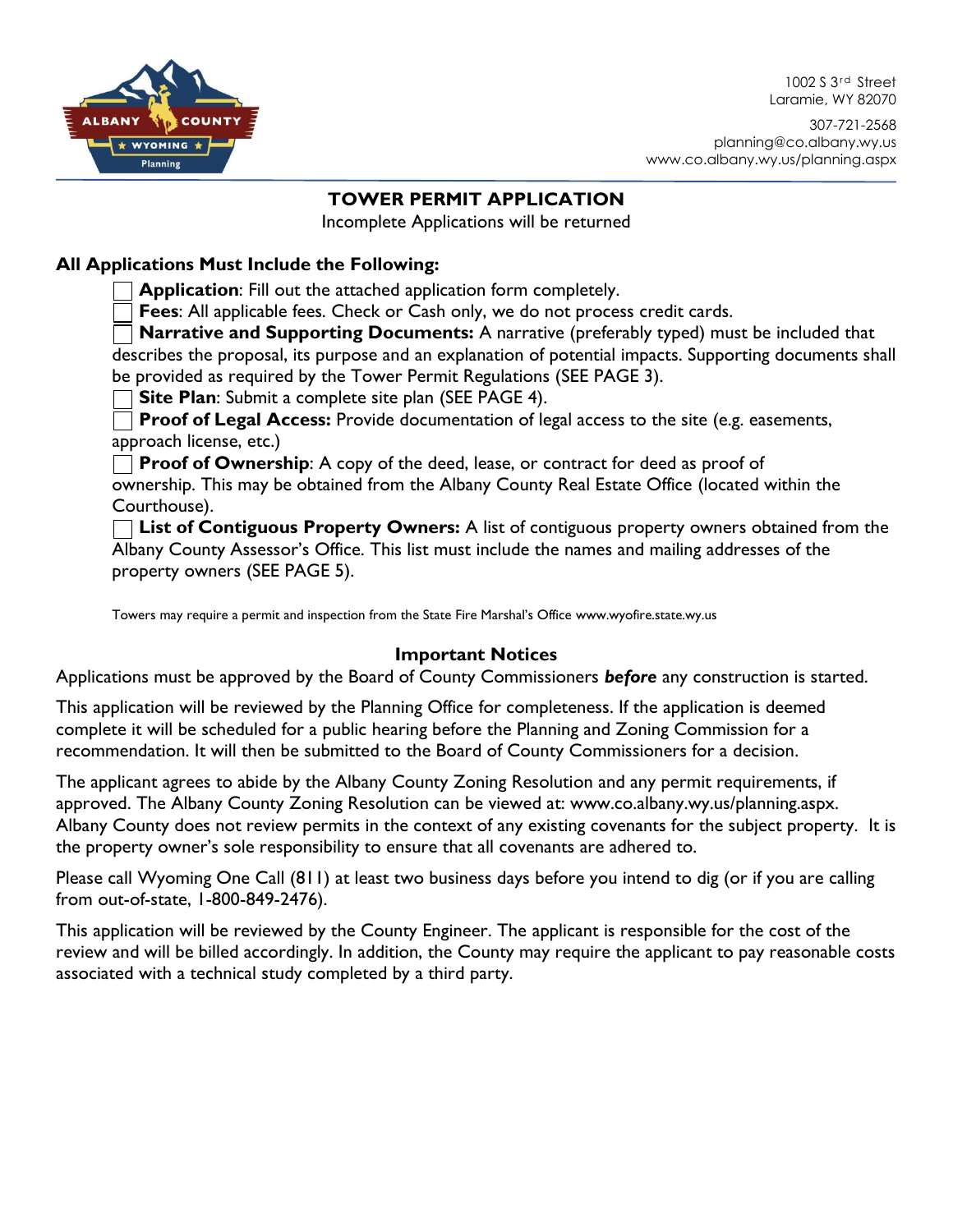### **TOWER PERMIT APPLICATION**

Incomplete Applications will be returned

| Applicant              |      |           |            |  |  |  |
|------------------------|------|-----------|------------|--|--|--|
| <b>Mailing Address</b> |      |           |            |  |  |  |
| City                   |      | <b>ST</b> | <b>ZIP</b> |  |  |  |
| Phone                  | Cell | Email     |            |  |  |  |
|                        |      |           |            |  |  |  |
| Owner                  |      |           |            |  |  |  |
| <b>Mailing Address</b> |      |           |            |  |  |  |
| City                   |      | <b>ST</b> | <b>ZIP</b> |  |  |  |
|                        |      |           |            |  |  |  |
| Site Address or Legal  |      |           |            |  |  |  |
| Description            |      |           |            |  |  |  |
| City                   |      | <b>ST</b> | <b>ZIP</b> |  |  |  |
|                        |      |           |            |  |  |  |
| Project Name           |      |           |            |  |  |  |
| Project                |      |           |            |  |  |  |
| Summary                |      |           |            |  |  |  |
|                        |      |           |            |  |  |  |
|                        |      |           |            |  |  |  |

## **APPLICATION SIGNATURES AND ACCESS PERMISSION**

## **Right to ingress property for assessment, evaluation and inspections.**

I hereby grant authorized Albany County Personnel the right to enter onto this said land for any and all inspection purposes necessary to exercise this permit. I certify, to the best of my knowledge, that all information submitted with this application is true and correct.

| Owner Signature:              | Date: |
|-------------------------------|-------|
| <b>Printed Name of Owner:</b> |       |
| Applicant Signature:          | Date: |
| Printed Name of Applicant:    |       |

#### **APPLICATION FEES**

| <b>Tower Permit</b> |                          |          |  |
|---------------------|--------------------------|----------|--|
|                     | Tower Permit Application | \$300.00 |  |
|                     | Notice Fee               | \$100.00 |  |

| FOR OFFICE USE ONLY: |          |                 |  |  |  |  |  |  |
|----------------------|----------|-----------------|--|--|--|--|--|--|
| LUCT                 |          | CHECK#          |  |  |  |  |  |  |
| PIN#<br>$05 -$       | ZONING:  | <b>RECEIPT#</b> |  |  |  |  |  |  |
| <b>SITE ADDRESS</b>  |          | <b>RECEIVED</b> |  |  |  |  |  |  |
| <b>MAP REFERENCE</b> | Οt<br>r. | <b>BCC DATE</b> |  |  |  |  |  |  |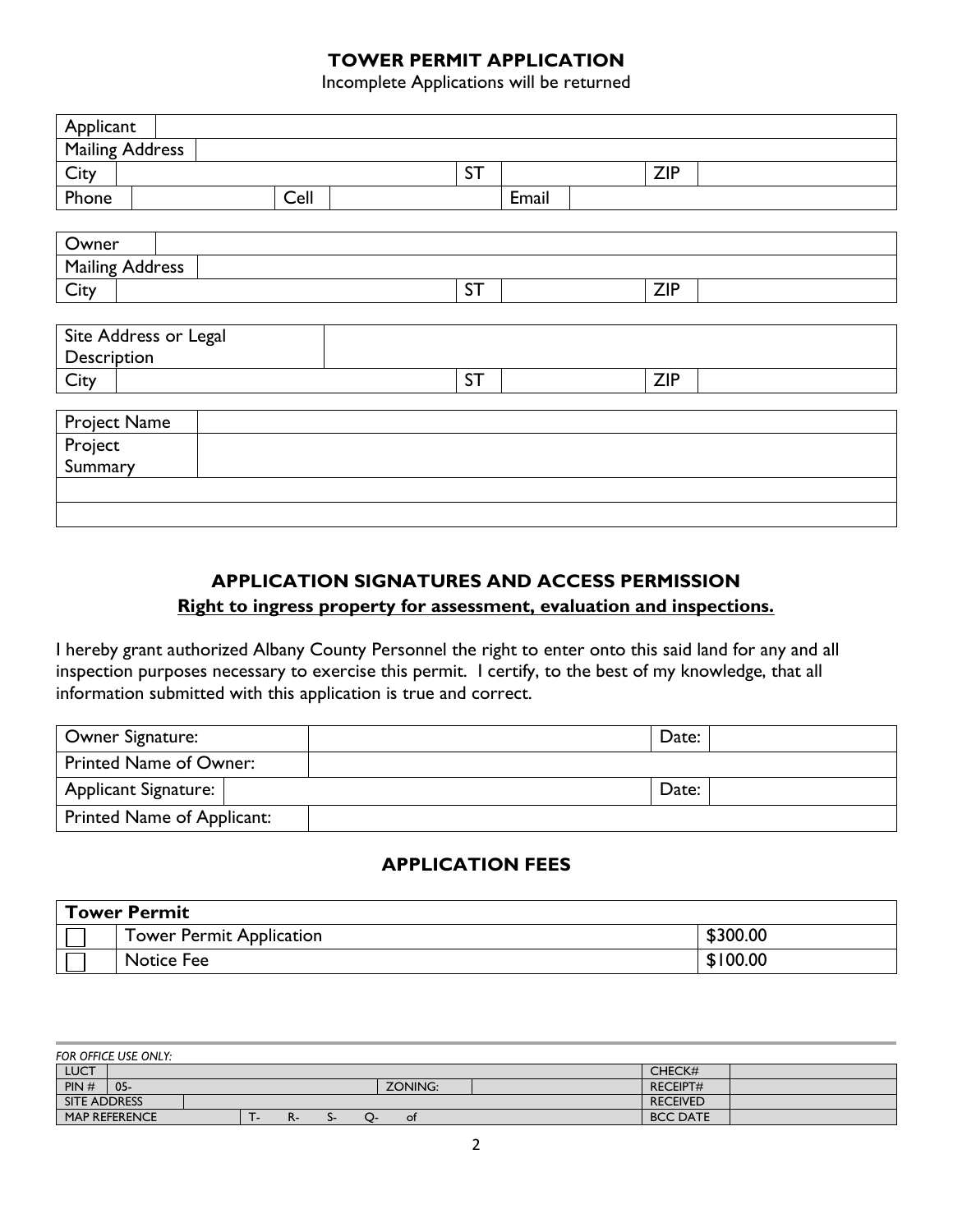#### **NARRATIVE**

Provide a narrative that includes the following:

- Brief Project Description.
	- Address the following possible impacts:
		- ❑ VISUAL IMPACTS. Towers must not unreasonably interfere with the view of any natural scenic vista, historic building or monument, major view corridor, or residential area.
		- ❑ ENVIRONMENTAL IMPACTS. Towers must not be located in environmentally sensitive areas.
		- ❑ CO-LOCATION. The applicant must demonstrate that there are not existing towers within the general region that will structurally, technically, or otherwise meet the needs of the applicant applying for the new tower and that there is a clear need for the erection of a new tower.
		- ❑ EXTERIOR LIGHTING. Proposed exterior lighting with reference to light, glare, traffic safety, economic effect, and compatibility with adjacent properties in the district.
		- ❑ SCREENING AND BUFFERING. Provide separation from incompatible adjacent uses by screening and buffering. Reference type, dimensions and character.
		- ❑ GENERAL NUISANCES. Minimize light, glare, heat, noise, vibration, odors, fumes, smoke or other off-site nuisances generated by the use.
		- ❑ AIR TRAFFIC SAFETY. If the proposed facility is determined by the Planning Director to be near an airport or flight path, the applicant may be required to provide an FAA response to the Notice of Proposed Construction or Alteration from their FAA 7460-1 form (which is a formal airspace evaluation) or other similar documentation.

# **OTHER REQUIRED INFORMATION AND DOCUMENTS**

- $\Box$  Provide a statement that the applicant agrees to allow Albany County to install a communication antenna on the tower if feasible and requested.
- $\Box$ A letter from the Wyoming Game and Fish Department reviewing the construction and operation of the site regarding impacts upon wildlife or important wildlife habitats.
	- A letter of intent to remove the facility at the expense of the facility owner and/or landowner if it is abandoned.
- Construction plans and drawings certified by an engineer licensed in Wyoming that  $\Box$ demonstrates the suitability of the tower site and show the number and position of proposed guy wires and proposed tower(s).
- A foundation design certified by a professional engineer licensed in Wyoming. $\blacksquare$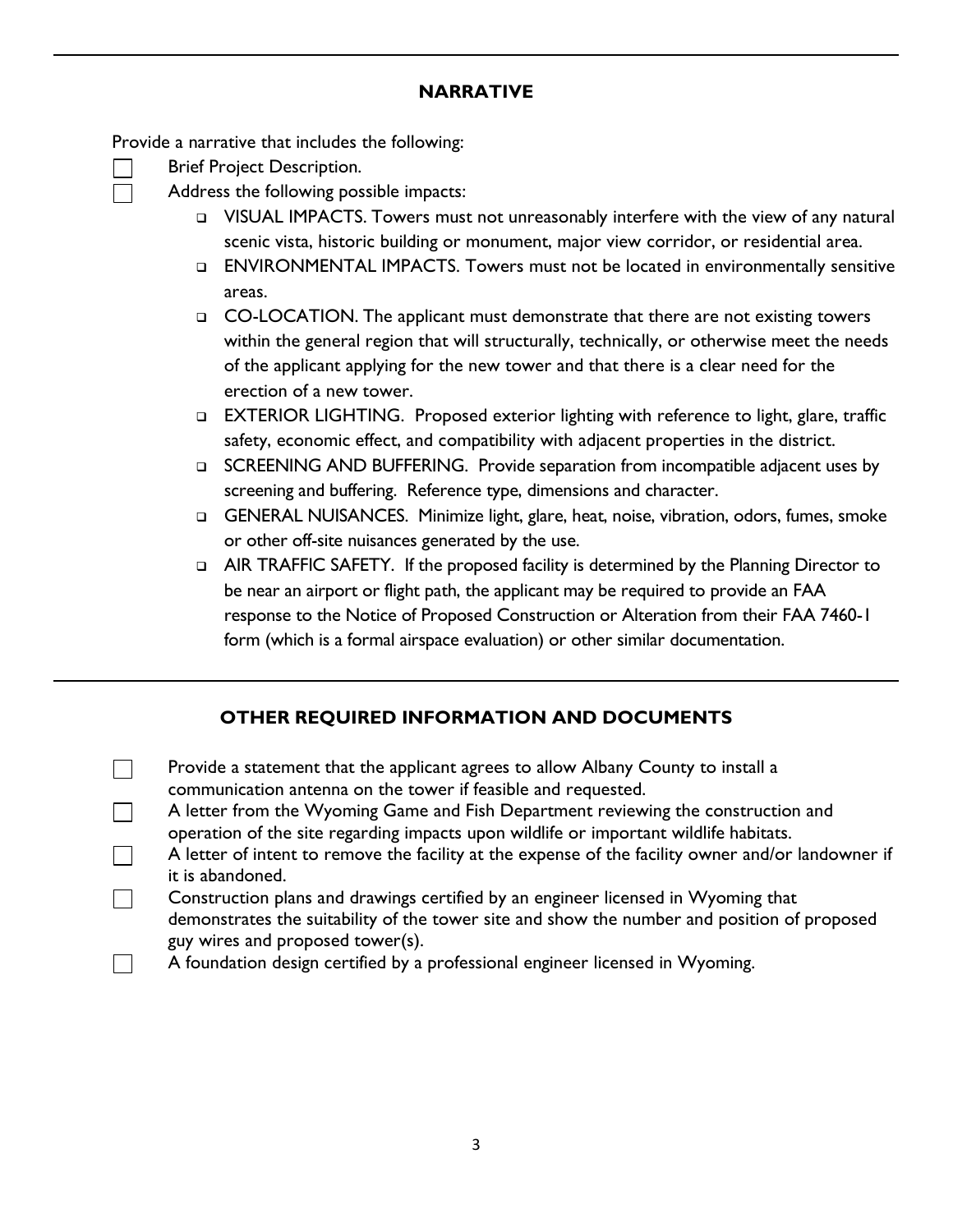## **SITE PLAN REQUIREMENTS**

You must include all of the following items

**Site Plan.** The following must be shown:

- Identification of the intended users of the tower.
- North arrow and scale.
- Site and any landscape plans drawn to scale that show the location and legal description of the site.
- On-site land uses and zoning.
	- Indicate adjacent roads and their names.
	- The location of the proposed tower and associated facilities.
	- Setbacks from property lines or lease lines as measured from the base of the tower. The required setback from property lines is equal to the height of the tower.
- **NOCOLO CICICI** An analysis of the area containing topographical contours.
	- Access to the site.
	- Parking areas, if applicable.
		- The general capacity of the tower and its role in the network.
		- Details regarding the on-site lighting scheme.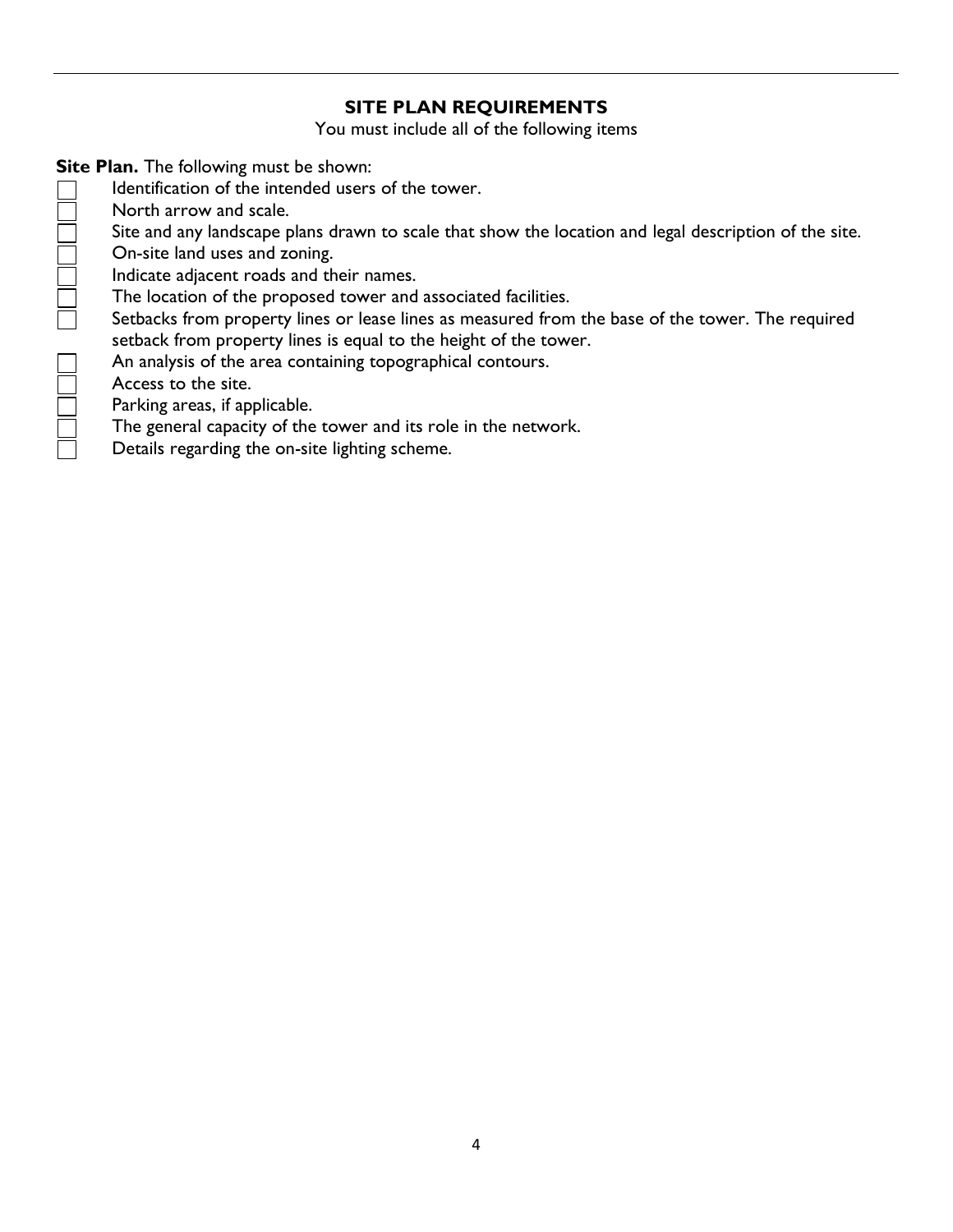### **CONTIGUOUS PROPERTY OWNER ACCORDING TO THE ALBANY COUNTY ASSESSOR'S RECORDS**

| Address, if any, or legal description |  |  |  |  |
|---------------------------------------|--|--|--|--|
|                                       |  |  |  |  |
|                                       |  |  |  |  |
|                                       |  |  |  |  |
|                                       |  |  |  |  |
|                                       |  |  |  |  |
|                                       |  |  |  |  |
|                                       |  |  |  |  |
|                                       |  |  |  |  |
|                                       |  |  |  |  |
|                                       |  |  |  |  |
|                                       |  |  |  |  |
|                                       |  |  |  |  |

**NOTE: "Contiguous" includes properties that may be separated by road or rail right of way from the applicant's property.**